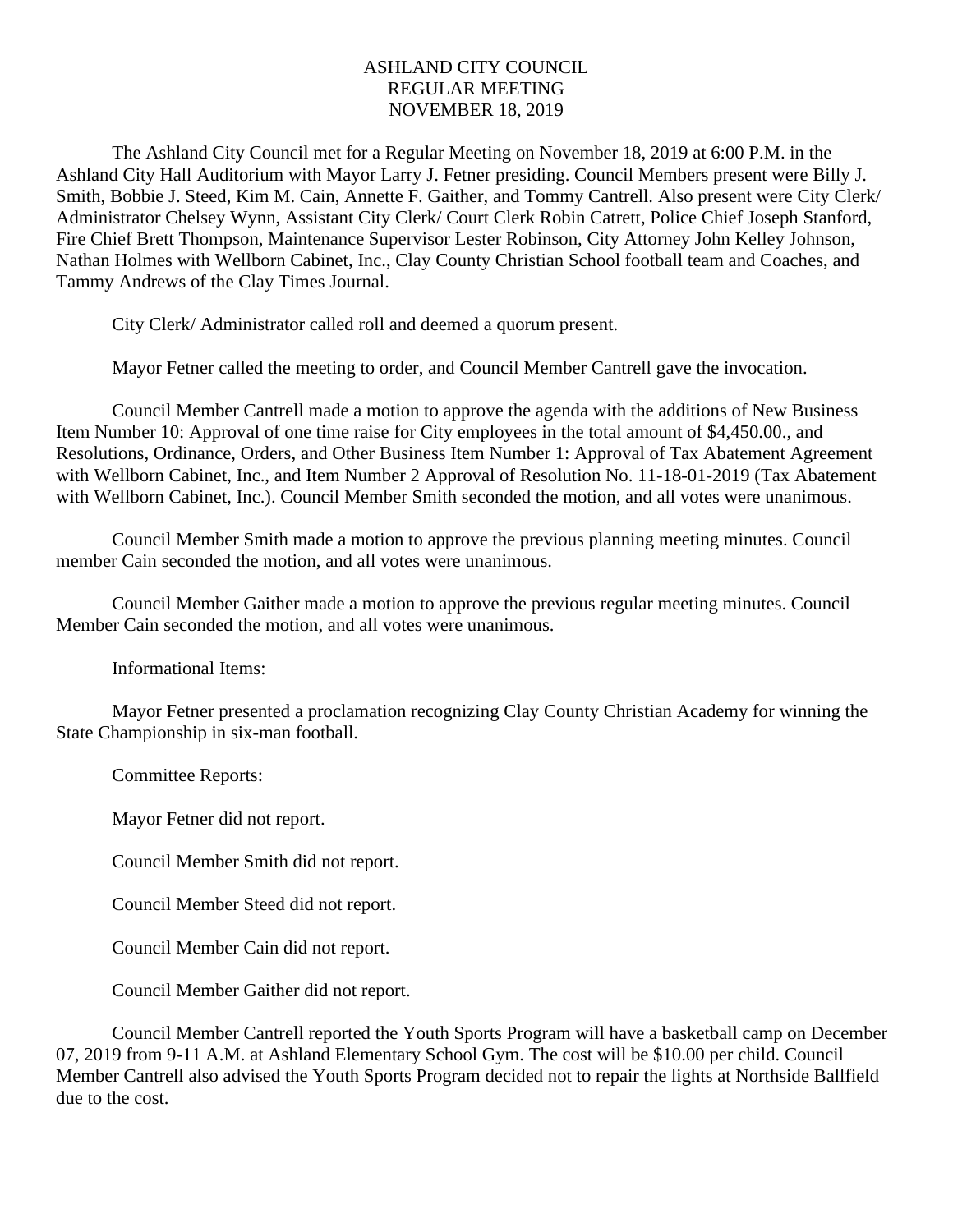Police Chief Stanford reported burglary on Cragford Road which involved juveniles, and issues with someone cutting the locks at The Other Attic Storage facility which has resulted in extra patrol in the area. Chief Stanford advised the Ashland Police Department assisted with the accident in Delta last week and advised a debriefing will be held at the Clay County Rescue Squad on November 19, 2019 at 4:30 P.M. for any first responder who would like to attend. Chief Stanford also remined everyone that Officer Tyler Mastin's graduation will be held Thursday, November 21, 2019 at 11 A.M. at Oxford Civic Center.

Maintenance Supervisor Lester Robinson reported the concrete for the storm shelter has been poured and is curing. Supervisor Robinson stated the storm shelter may be available by Christmas. Supervisor Robinson also advised the department has began cutting right of ways, and will begin decorating for Christmas this week.

City Clerk/Administrator Wynn did not report.

New Business:

Council Member Smith made a motion to approve the bills received since the last council meeting in the amount of \$11,583.34. Council Member Cain seconded the motion, and all votes were unanimous.

Council Member Cain made a motion approving the purchase of uniforms for the Maintenance Department at an estimated cost of \$1,600.00. Council Member Gaither seconded the motion, and all votes were unanimous.

Council Member Gaither made a motion approving to pay Clay County Healthcare Authority \$315.00 for workman's comp on Hunter Griffin. Council Member Cantrell seconded the motion, and all votes were unanimous.

Council Member Smith made a motion to approving the City to apply for the Rebuild Alabama Grant with a \$25,000.00 contribution and engineering fees if the grant is awarded. Council Member Gaither seconded the motion, and all votes were unanimous.

Council Member Cantrell made a motion approving to pay Allcom Wireless, Inc. \$264.59 for repair of Police Department dispatch radio. Council Member Gaither seconded the motion, and all votes were unanimous.

Council Member Cain made a motion to open and advertise for a Part-Time Library Aide for twoweeks. Council Member Gaither seconded the motion, and all votes were unanimous.

Council Member Gaither made a motion to promote Hunter Griffin to Patrol Sergeant and give him a pay raise to Range 12 Step 1. Council Member Cantrell seconded the motion, and all votes were unanimous.

Council Member Cantrell made a motion to promote Adam Otwell to Patrol Sergeant and give him a pay raise to Range 12 Step 3. Council Member Gaither seconded the motion, and all votes were unanimous.

Council Member Gaither made a motion approving to pay Edgar and Associates \$4,930.00 for audit work and monthly compilation. Council Member Cantrell seconded the motion, and all votes were unanimous.